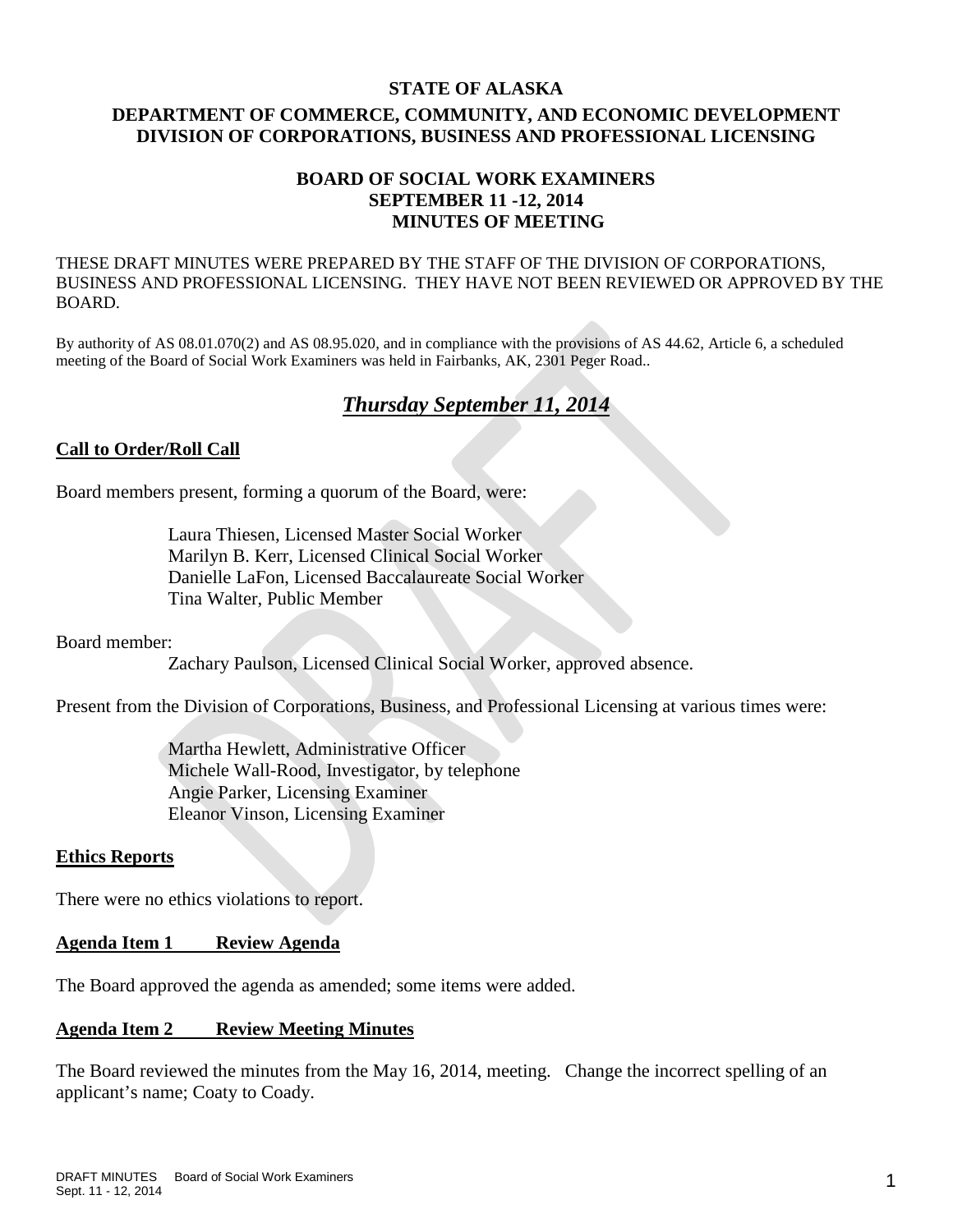## **On a motion duly made by Marilyn Kerr, seconded by Danielle Lafon, and passed unanimously, it was**

## **RESOLVED that the Board accept the May 16, 2014 meeting minutes as corrected.**

## **Agenda Item 3 Board Reports**

#### A. NASWAK Liaison Report

Board Member Kerr is the liaison for this Board with the NASWAK. She reported that NASW won't be having a conference also that CEU's are offered on-line only. They have positions open for board members.

#### B. University Liaison Report

Zachary Paulson is the Liaison for the Universities. Board member Paulson was not present. No report.

## C. Scope of Practice Committee Reports

Board member Paulson was not present. No report

The Board took a short restroom break at 10:00 am. Upon return from the break, the Board made the following motion:

## **On a motion duly made by Tina Walter, seconded by Danielle LaFon and approved unanimously, it was**

# **RESOLVED to enter into executive session with staff in accordance with AS 44.62.310(c)(2) and (3) for the purpose of discussing agenda item #6.**

Off record at 10:10 AM On record at 10:30 AM

## **Agenda Item 4 Budget Report**

The Board discussed budget information with Martha Hewlett. Hewlett explained that the Board is in a deficit but the  $3<sup>rd</sup>$  quarter report does not include renewals  $(4<sup>th</sup>$  quarter revenues not reflected). Chamber discussed overview of Board travel policies and procedures.

## **Agenda Item 5 Investigator's Report**

## A. General Report

Investigator Wall-Rood met with the Board by telephone. Probation Investigator will Harlan was introduced. Investigator Wall-Rood gave the Investigations Report. For the period up to August 6, 2014 open matters include two investigations, seven complaints. During that period two investigation cases were closed and two complaints were closed. Investigator Harlan presented the probation report. The report goes up through August 6, 2014, there were five licensees on probation as a result of consent agreements.

## **Lunch - noon – 1:00pm**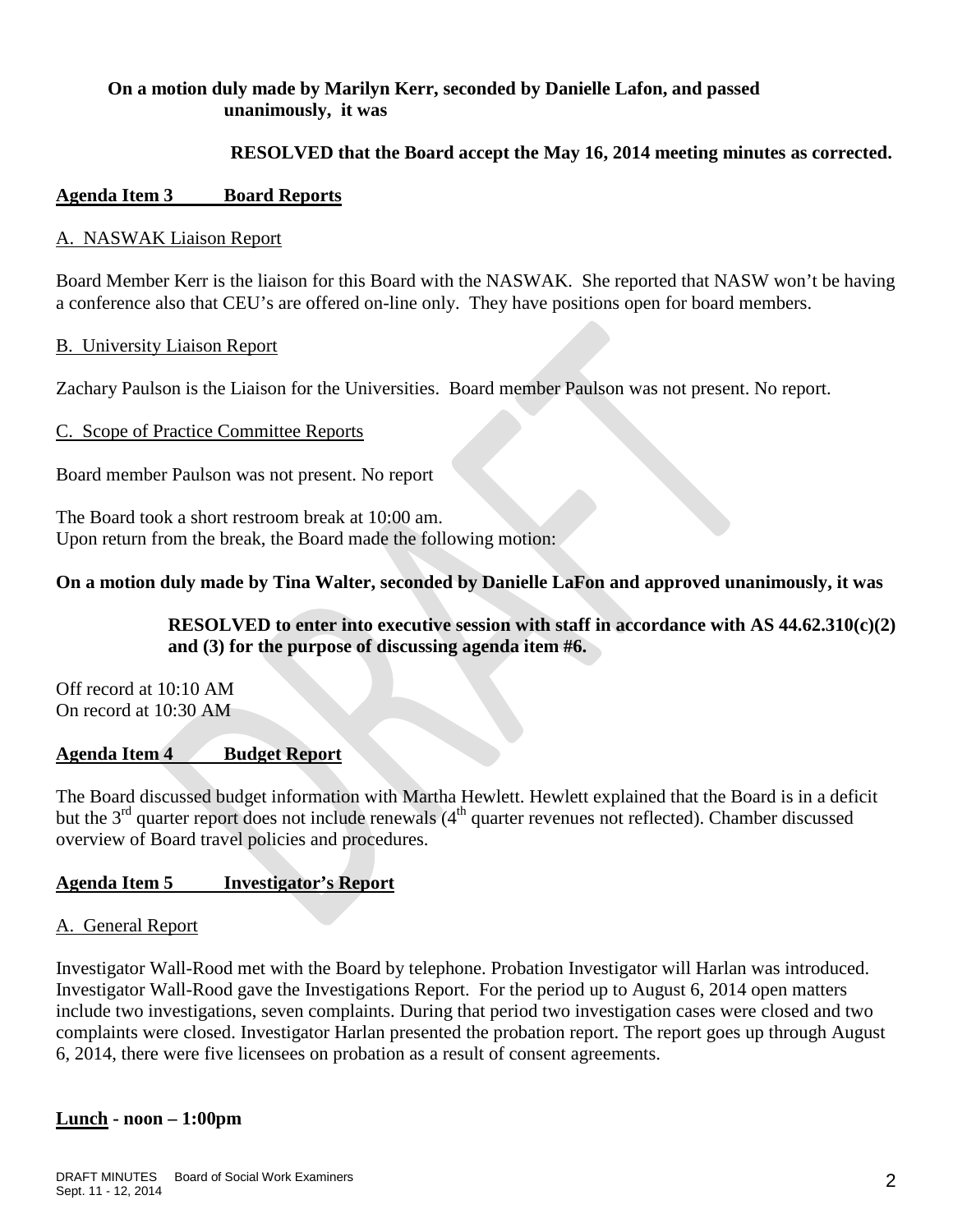## **On a motion duly made by Ms. Kerr, seconded by Ms. LaFon and approved unanimously, it was**

## **RESOLVED to enter into executive session without staff in accordance with AS 44.62.310(c)(2) and (3) for the purpose of discussing Board Case number 2013- 001781.**

The Board entered into executive session at 1:06 p.m. and exited at 1:40 p.m. Upon return from Executive Session;

**On a motion duly made by Ms. LaFon, seconded by Ms. Walter and approved unanimously, it was** 

**RESOLVED that the Alaska Board of Social Work Examiners in accordance with AS 44.64.060(e)(3), revises the enforcement action, determination of best interest, order, award, remedy, sanction, penalty, or other disposition of the case as set forth below, and adopts the proposed decision (B) as revised: by the Proposal for Action as submitted by AAG Todd Araujo dated May 22, 2014 for Board Case number 2013-001781.**

## **Agenda Item 7 Correspondence**

- A. NASW –MA (ESL-EXAMS) –Discussion regarding English as a second language applicants having trouble passing ASWB exams because of language difficulties. The Board decided to refer question to ASWB for response.
- B. WV Health and Human Services (Exemption)- discussion regarding exemption from licensing. The Board will referred to 08.95.911, page 4. (Exemption).
- C. Applicant Extension/ Clarification- Require a new application and extend 1 year(from today's date) pending receipt of application and accept existing recommendations.
- D. Palliative Care- discussion regarding credit for CEU class. Applicant did not apply and knew the need to Direct them to 12 AAC 18.220, have them apply.

## **Agenda Item 8 Applications**

The Board reviewed 44 applications, 3 continuing education provider's approval requests, and 3renewal/ reinstatements. Review done on Thursday and Friday, motion made on Friday**.**

## **On a motion by Danielle LaFon, seconded by Marilyn Kerr, and approved unanimously it was**

## **RESOLVED to approve the following Social Work applications with the stipulation that the information in the applicants' files will take precedence over the information in the minutes:**

#### CLINICAL SOCIAL WORKER BY EXAMINATION

Altafer, Kamaree K. Anderson, Joellene Anderson, Laurie L. Brummett, Elizabeth K. Corwin, Katherine B.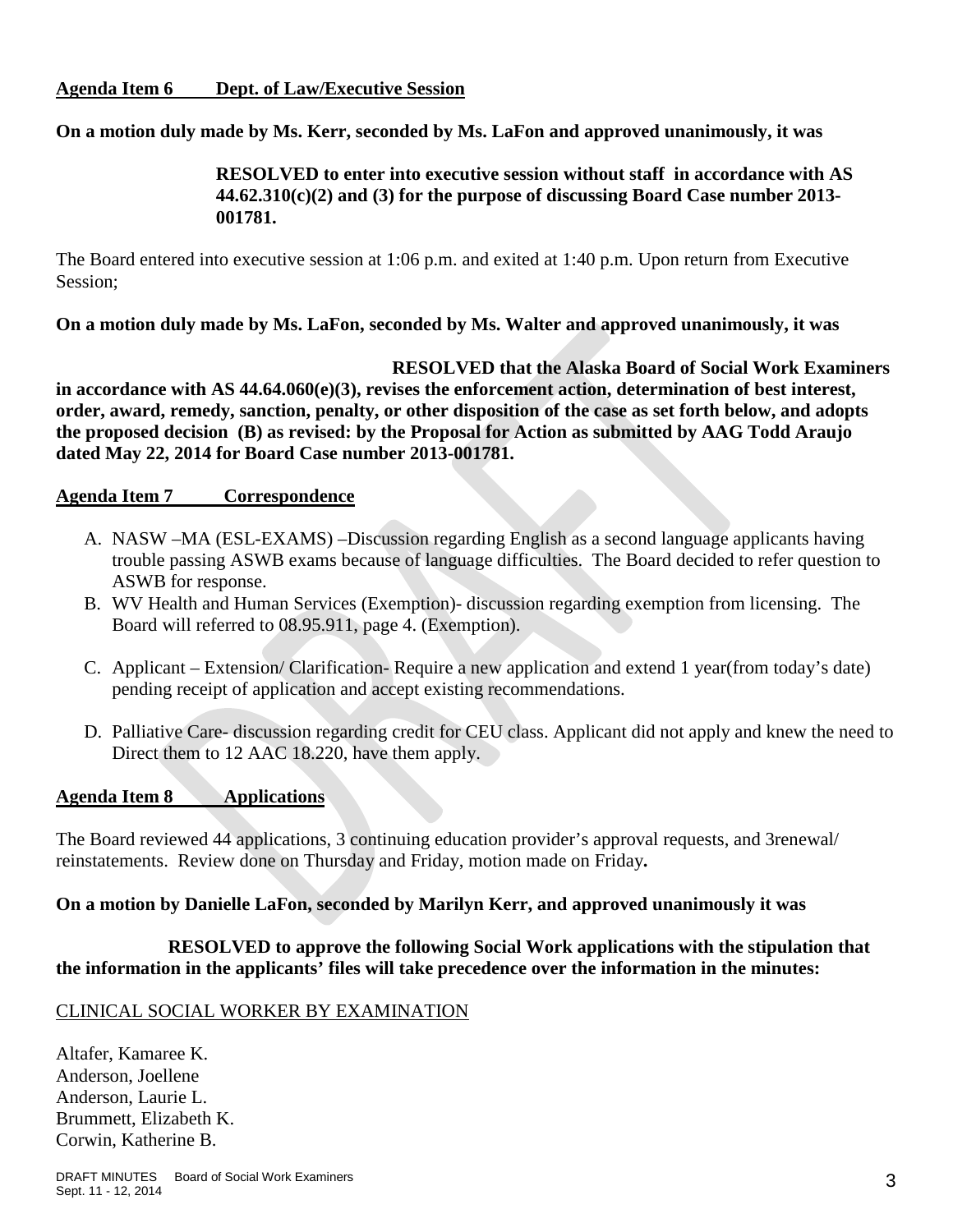Edward, Elizabeth A. Featherston, Jeremy T. Gibney, Shana Hutchison, Shayle M. Young, Joel F. Adams, Jessica F Merrifield, Keith W.

## CLINICALSOCIAL WORKER BY CREDENTIALS

Roush, Natasha N**.**

## MASTER SOCIAL WORKER BY EXAMINATION

Demientieff, Laverne M. Forgione, Christine M. Luddington, Brittany A. Jackson, Rebecca M Rogers, Michelle N. Yarbor, Chelsea M. Webb, Jerry

## MASTER SOCIAL WORKER – CRED

Wagner, Julie K

## BACCALAUREATE SOCIAL WORKER BY EXAMINATION

Bushy, Rochelle R. Esmailka, Tonya D.

## **On a motion by Marilyn Kerr, seconded by Danielle LaFon, and approved unanimously it was**

**RESOLVED to adjourn the meeting until 9:00 AM tomorrow, Sept. 12, 2014.**

Meeting adjourned at 5:02 pm.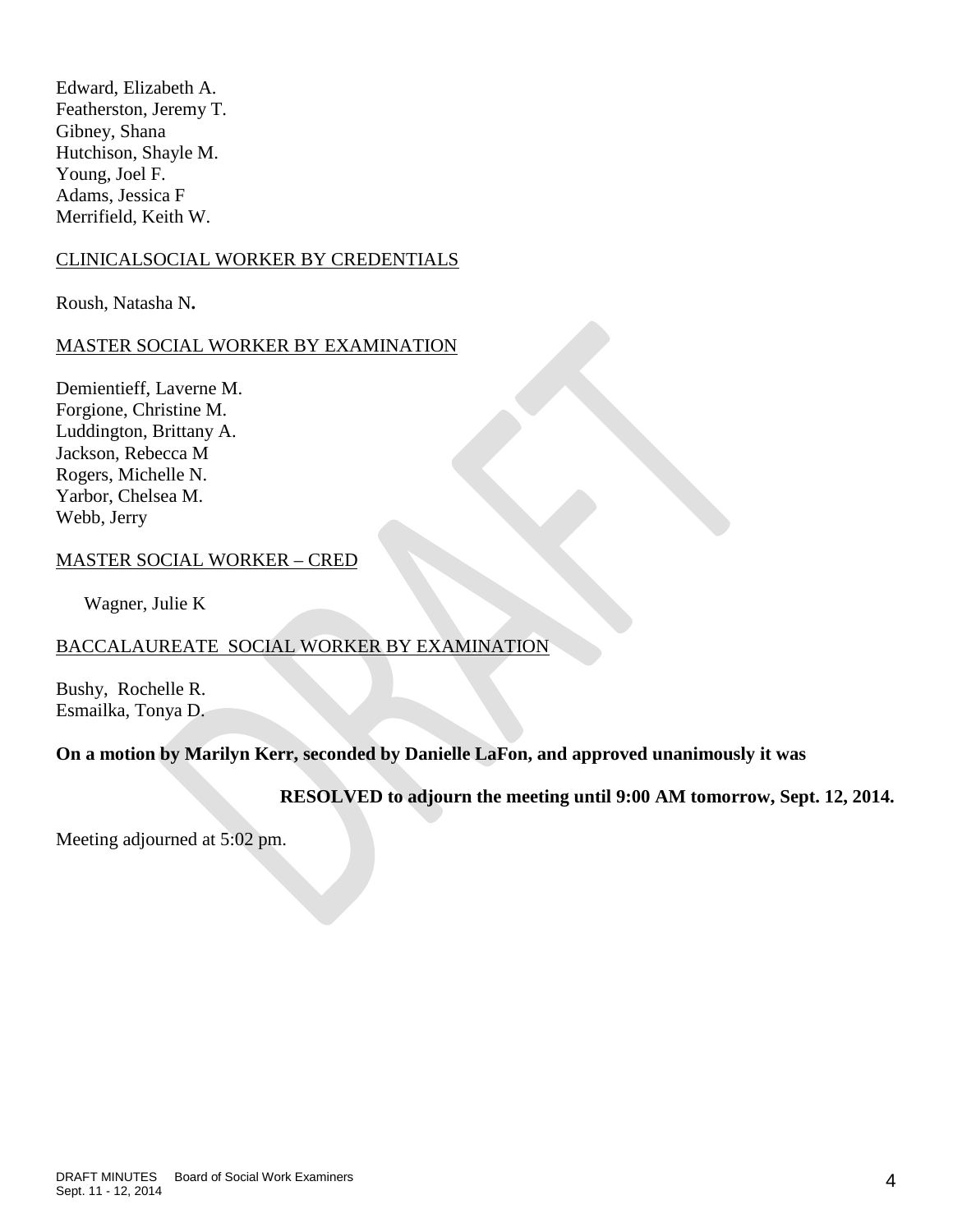# **Friday, September 12, 2014**

# **Call to Order/Roll Call 9:02 AM**

Board members present, forming a quorum of the Board, were:

Laura Thiesen, Licensed Master Social Worker Marilyn B. Kerr, Licensed Clinical Social Worker Danielle LaFon, Licensed Baccalaureate Social Worker Tina Walter, Public Member

Board member:

Zachary Paulson, Licensed Clinical Social Worker, approved absence.

## **Agenda Item 8 Application Review**

The Board continued to review, discuss, and vote on application files.

## **On a motion duly made by Danielle LaFon, seconded by Marilyn Kerr and approved unanimously, it was**

**RESOLVED to enter into executive session with staff in accordance with AS 44.62.310(c)(2) and (3) for the purpose of discussing application reviews.**

Off record at 9:32 AM On record at 10:14 AM

## **Agenda Item 9 Public Comment**

There was no public comment.

**Agenda Item 10 Regulations**

## **A. 12 AAC 18.210**

# **A. 12 AAC 18.150**

This item was reviewed and discussed on Thursday out of order The Board discussed where the regulations stand. The Code of Ethics and Standard of Practice regulations have been voted on previously; they have not been public noticed. The PARF form for Jun to submit to the Lt. Governor was reviewed and edited by the Board. These are changes to 12 AAC 18.160. Standards of Practice; 12 AAC 18.150.Social Worker Code of Ethics; and 12.AAC.18.210(e) will also be included. The rest of 12 ACC.18.210 is tabled until the Board drafts a new definition of face-to-face.

## **Agenda Item 11 New Business**

This item was reviewed and discussed on Thursday out of order. Discussion regarding two applicants' submission of supervisor release letters. Board requires that the applicants continue to comply with 12 AAC  $18.115(c)(2)$  and (d).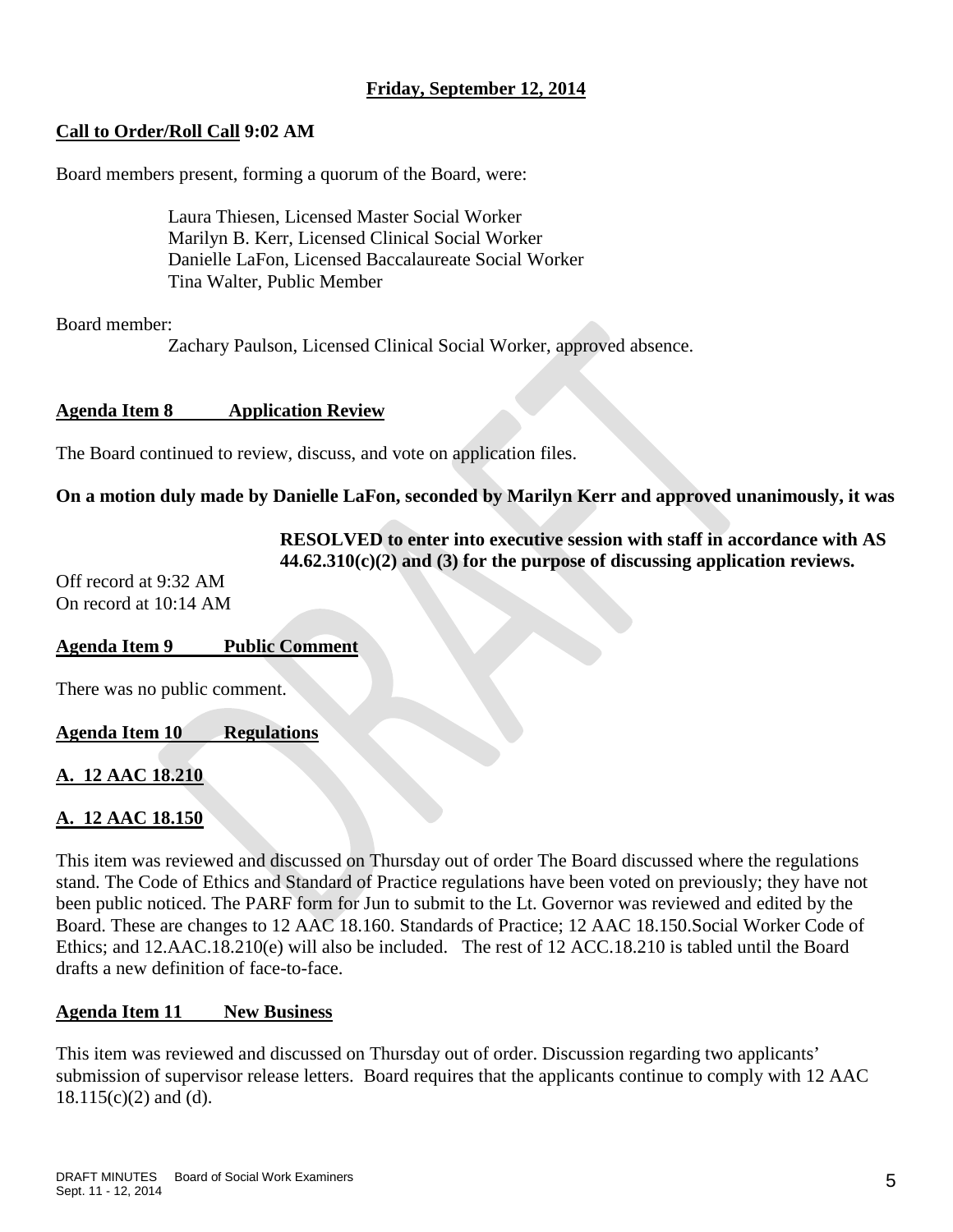## **Agenda Item 12 Board Business**

- A. Task List
- B. Sign Wall Certificates

Five wall certificates were signed by the Board and Vice Chair.

C. Schedule future meetings

February 26 -27, 2015 – Juneau

May 15-16, 2015 – Anchorage

August 27 -28, 2015 – Anchorage

December 4 -5, 2015- Anchorge

The meetings will begin at 9:00 a.m.

D. Sign Meeting Minutes

The meeting minutes were signed on record by the Board Chair.

E. Training/conferences

Discussions by the Board about upcoming conferences.

#### **On a motion duly made by Marilyn Kerr, seconded by Danielle LaFon, and passed unanimously, it was**

**RESOLVED that the Board will send Tina Walter and Angie Parker to the ASWB New Board/staff training in the next year (2015).**

## **On a motion by Tina Walter, seconded by Marilyn Kerr, and approved unanimously it was**

**RESOLVED to adjourn the meeting.**

Meeting adjourned at 3:00 p.m.